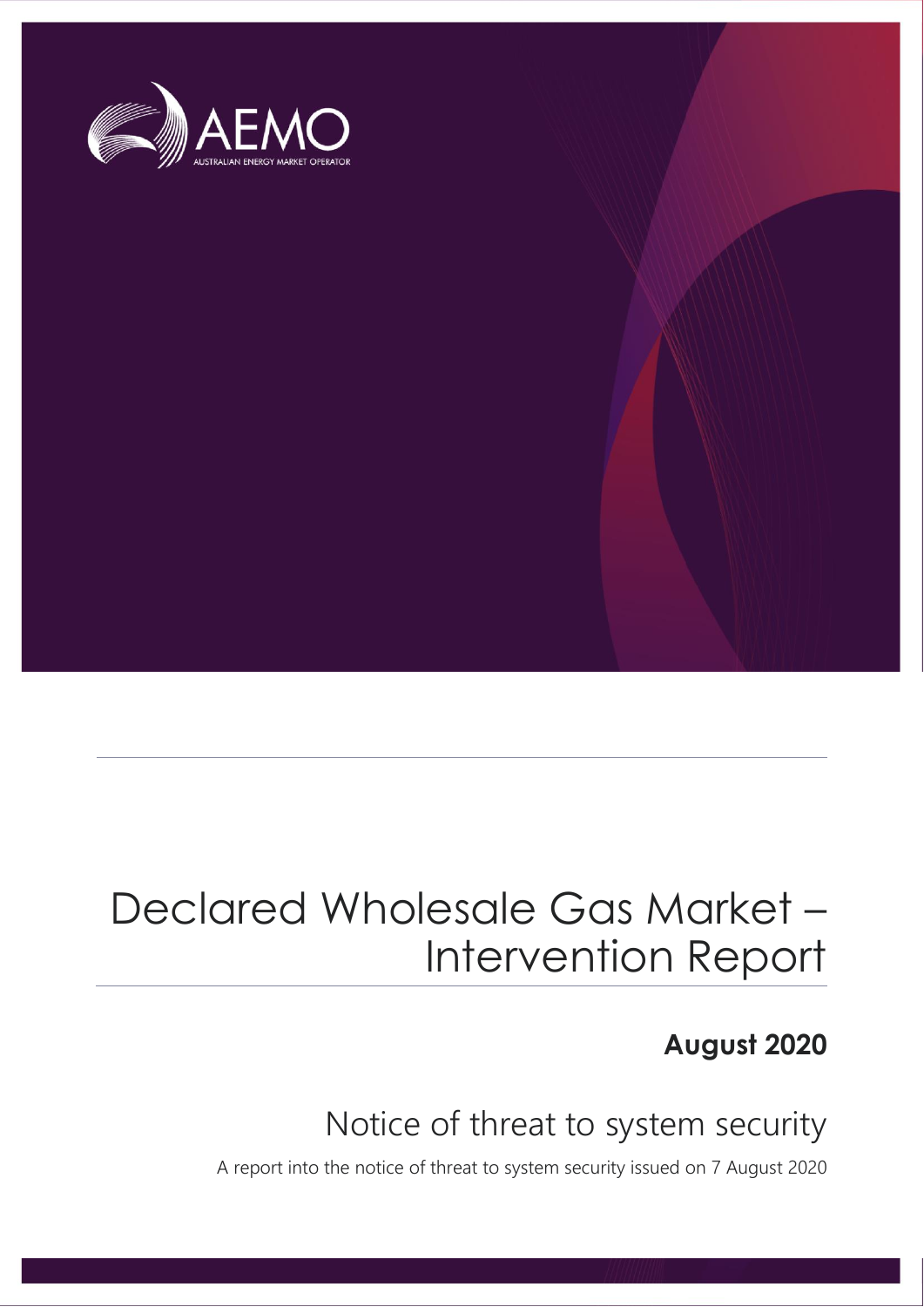## IMPORTANT NOTICE

#### **Purpose**

AEMO has prepared this report pursuant to rule 351 of the National Gas Rules, using information available as at 12 August 2020, unless otherwise specified.

#### **Disclaimer**

AEMO has made every effort to ensure the quality of the information in this report but cannot guarantee its accuracy or completeness. Any views expressed in this report are those of AEMO unless otherwise stated, and may be based on information given to AEMO by other persons.

Accordingly, to the maximum extent permitted by law, AEMO and its officers, employees and consultants involved in the preparation of this report:

- make no representation or warranty, express or implied, as to the currency, accuracy, reliability or completeness of the information in this report; and
- are not liable (whether by reason of negligence or otherwise) for any statements or representations in this report, or any omissions from it, or for any use or reliance on the information in it.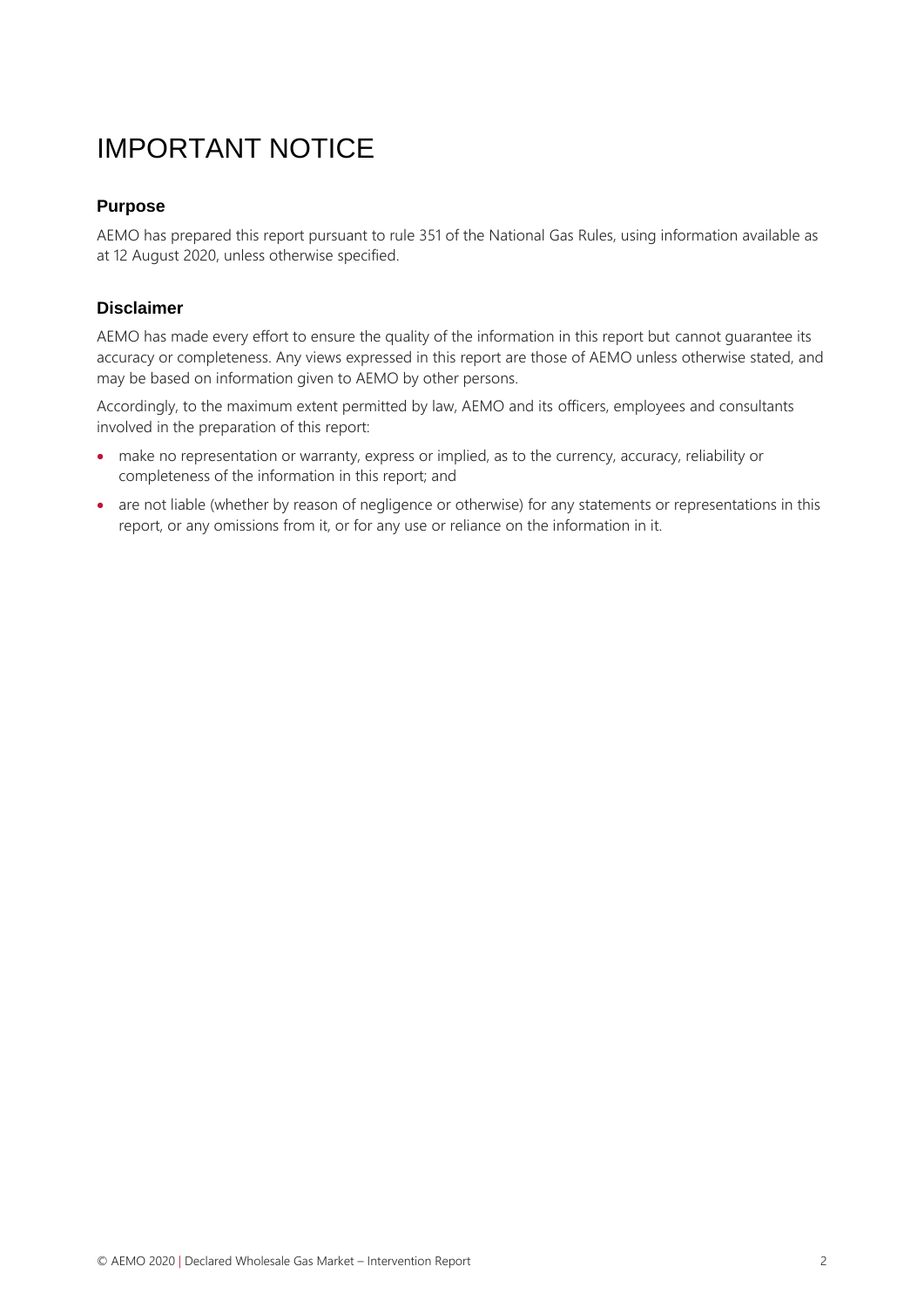### **Contents**

| 1.    | Introduction                              | 4              |
|-------|-------------------------------------------|----------------|
| 2.    | <b>Event Summary</b>                      | 4              |
| 2.1   | Temperature profile                       | $\overline{4}$ |
| 2.2   | Changes in demand trends                  | 5              |
| 2.3   | Actual system demand                      | 5              |
| 3.    | <b>Assessment of event</b>                | 7              |
| 3.1   | Adequacy of Part 19 of the NGR            | $\overline{7}$ |
| 3.1.1 | Notice of threat to system security       | 8              |
| 3.1.2 | 8<br>Intervention Report Timing           |                |
| 3.1.3 | Demand Forecasts from Market Participants | 9              |
| 3.2   | Appropriateness of actions taken by AEMO  | 9              |
| 4.    | <b>Costs of intervention</b>              | 9              |
| 5.    | Conclusion                                | 10             |
| A1.   | Chronology                                | 11             |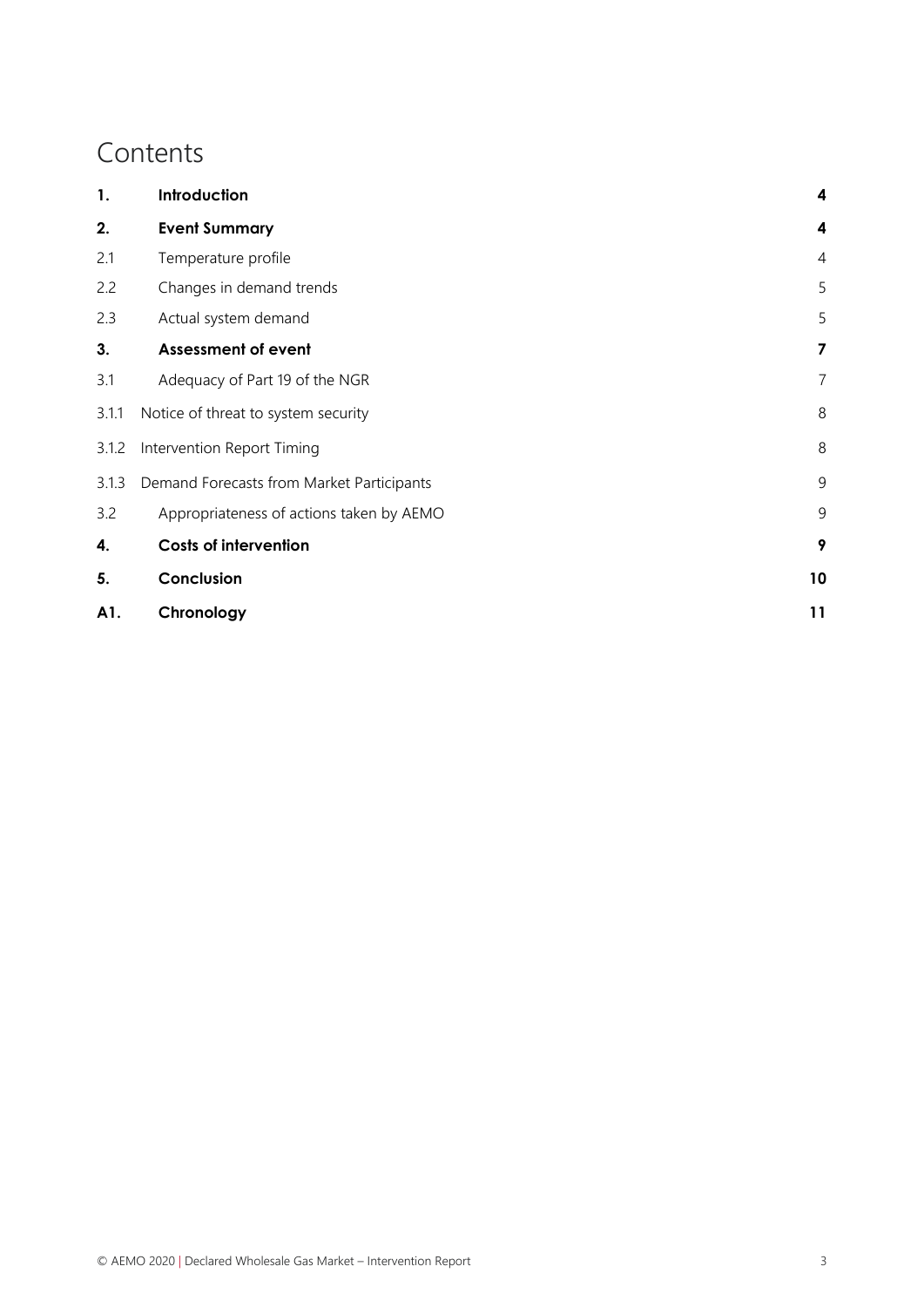# <span id="page-3-0"></span>**1. Introduction**

AEMO issued a notice of a threat to system security in the Victorian Declared Wholesale Gas Market (DWGM) for gas day 7 August 2020. This event was due to actual gas demand during the day tracking higher than forecast which indicated a potential breach of the minimum operating pressure at Dandenong City Gate (DCG).

When pressures within the Declared Transmission System (DTS) are forecast to fall below minimum operating limits, AEMO will indicate to the market that there is a threat to system security and out-of-merit-order injections may be scheduled to maintain system security.

AEMO scheduled 71 TJ, including out-of-merit-order of 57 TJ, of Dandenong LNG injections at the 2.00 pm schedule, resulting in approximately \$148,000 of additional ancillary payments and corresponding uplift payments.

Rule 351 of the National Gas Rules (NGR) requires that AEMO investigate and prepare a report following an event which is or may be a threat to system security. Rule 351 also requires that AEMO assess and advise on:

- the adequacy of the provisions of the NGR relevant to the event or events;
- the appropriateness of actions taken by AEMO in relation to the event or events; and
- the costs incurred by AEMO and Registered participants as a consequence of responding to the event or events.

This report is published in accordance with rule 351(2) of the NGR. All times used in this report are AEST.

# <span id="page-3-1"></span>**2. Event Summary**

The event for the 7 August 2020 involved changes to weather conditions, profiling of demand, demand forecast and actual demand.

#### <span id="page-3-2"></span>2.1 Temperature profile

Cold temperatures had been forecast for Victoria for 7 August 2020, with a minimum forecast of 3.2°C and a maximum forecast of 12°C in Melbourne. As observed in **[Figure 1](#page-4-2)** the actual temperatures tracked lower than the forecast between 07.00 hrs and 12.00 hrs and higher between 12.00 hrs and 18.00 hrs. Both outcomes impacted the demand forecasts. The timing of the cold front also created uncertainty leading in to the 6.00 pm schedule.

The timing of weather changes, on days where there is a higher degree of variability, can lead to difficulties in accurately forecasting the upcoming schedule. For example, at 5.00 hrs the 6.00 am schedule is being prepared based on the latest weather forecast at that time, and to the extent that the actual weather is materially different to the forecast this can have an impact across the scheduling interval.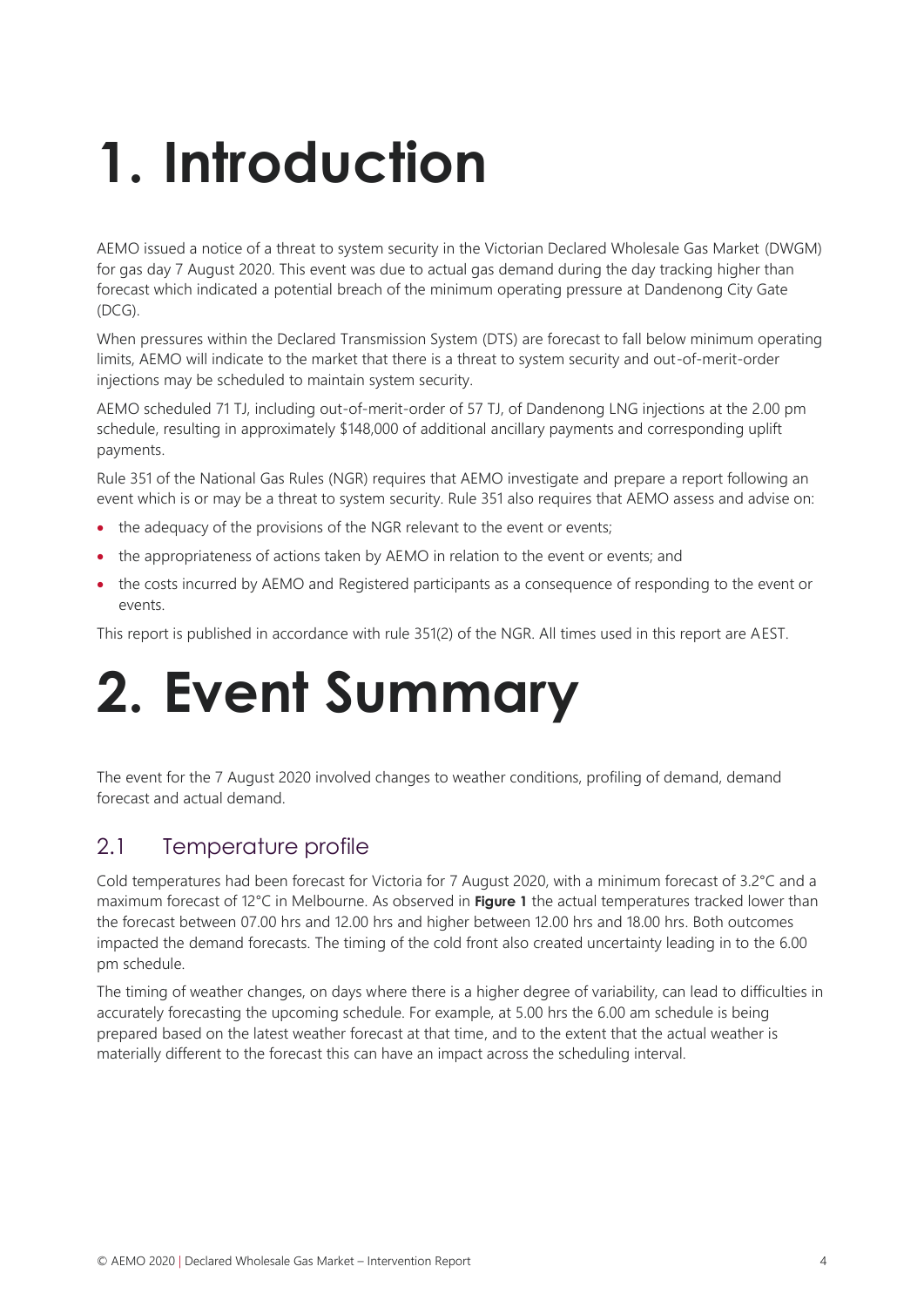

<span id="page-4-2"></span>**Figure 1 Forecast Temperature compared with Actual Temperature**

### <span id="page-4-0"></span>2.2 Changes in demand trends

As a result of increased numbers of people working from home in Victoria, AEMO has observed a change in the typical demand trends which during cold weather can result in a sustained higher demand throughout the day. Prior to COVID-19 restrictions, the demand profile on a typical cold day would consist of a high morning and evening demand with a dip in the middle of the day. This change in demand trends has been a challenge to forecast for both AEMO and Market Participants. As a result of the limited data set available since restrictions began, the change to demand profile was even more uncertain due to the stage 4 restrictions<sup>1</sup>.

AEMO has analysed available data from winter 2020 to adjust hourly demand forecast profiles taking account of recent changes to residential demand. As was the case for the event on 4 August 2020<sup>2</sup>, the choice of demand profile needs to take account of changing weather conditions. On 7 August 2020, the forecast for 3 hours of sunshine, minimal rain and low wind speeds resulted in an average COVID-19 demand profile being selected. Although rain was expected later in the day it wasn't forecast to impact demand until the evening peak.

These combined difficulties in forecasting an accurate demand profile and changes in temperature resulted in AEMO issuing a notice of a threat to system security for gas day 7 August 2020.

### <span id="page-4-1"></span>2.3 Actual system demand

The demand forecast for AEMO and Market Participants can be seen in **[Figure](#page-5-0) 2**. This comparison of hourly forecasts, updated at each scheduling interval, with actual demand show that both AEMO and Market Participants under-forecasted the 10.00 am scheduling interval.

A demand forecast override of 36 TJ was applied at the 10.00 am schedule in addition to 6 TJ at the 6.00 am schedule. This was due to the extrapolated actuals pushing the AEMO total demand forecast into a higher forecast range band per the Demand Forecast Methodology rather than a change in forecast by AEMO. Despite the morning peak tracking much higher than forecast, the weather forecast had improved from the

<sup>1</sup> DHHS. Stage 4 restrictions, 2 August 2020. Available at [https://www.dhhs.vic.gov.au/stage-4-restrictions-covid-19.](https://www.dhhs.vic.gov.au/stage-4-restrictions-covid-19) Viewed: 17 August 2020.

<sup>&</sup>lt;sup>2</sup> AEMO. DWGM Intervention Report, 18 August 2020. Available a[t https://aemo.com.au/-/media/files/gas/dwgm/2020/dwgm-er-20-005-4-aug-2020.pdf](https://aemo.com.au/-/media/files/gas/dwgm/2020/dwgm-er-20-005-4-aug-2020.pdf)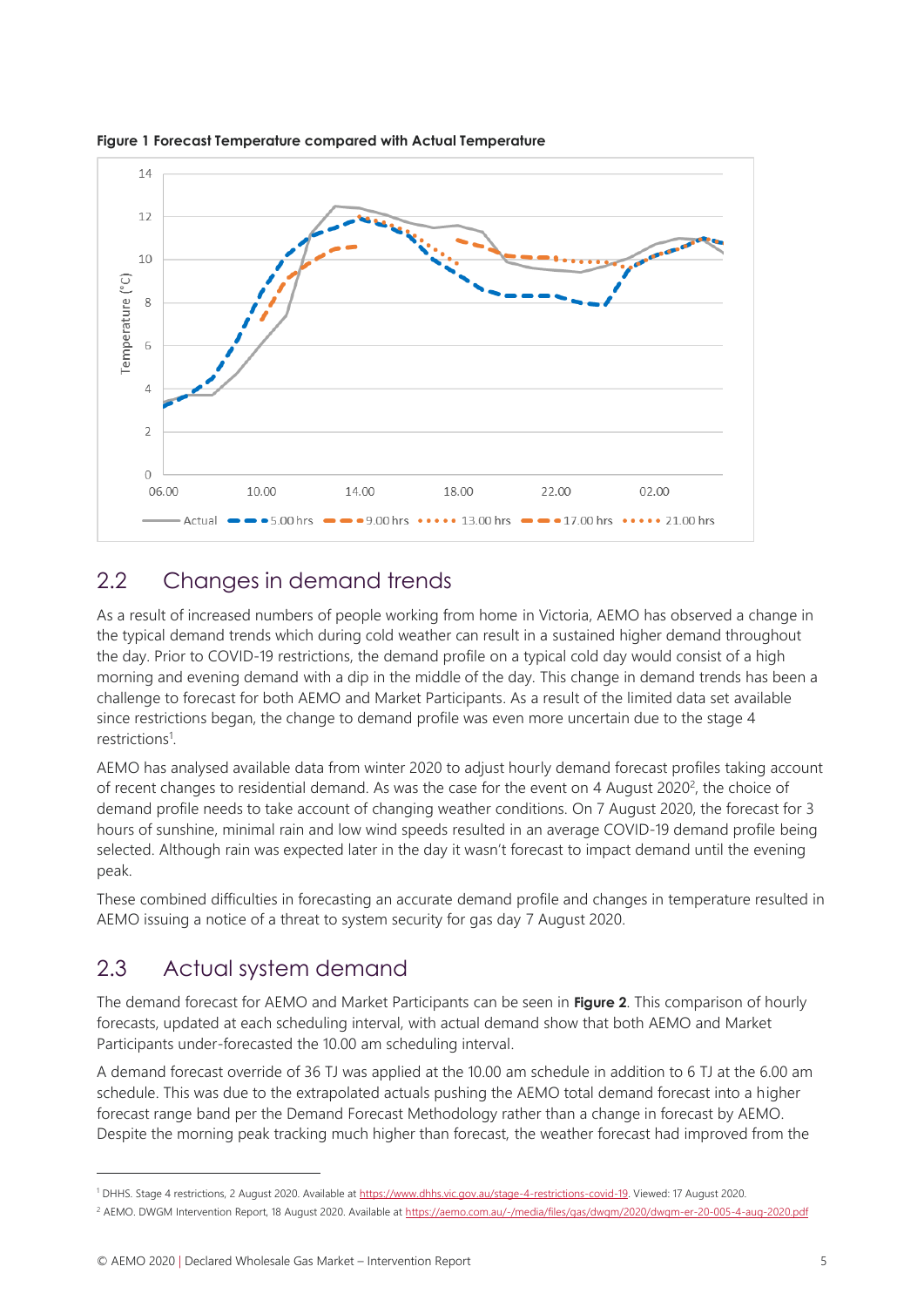6.00 am schedule resulting in a slightly lower EDD<sup>3</sup> for the day (this was mostly due to higher forecast overnight temperatures rather than a change in daytime weather compared to forecast conditions).



<span id="page-5-0"></span>**Figure 2 Comparison of forecast system demand and actual system demand by schedule**

Market Participants had forecast, in aggregate, a daily system demand of 1,097 TJ at the 6.00 am schedule. Only minor updates to these aggregate forecasts were made at subsequent scheduling intervals. AEMO's 6.00 am daily forecast was 1,120 TJ. AEMO's forecasts were updated based on current-day observed changes and COVID-19 profile.

Actual demand on 7 August 2020 was approximately 1,164 TJ. The actual demand tracks higher than AEMO's forecast between 8.00 hrs and 14.00 hrs, and tracks lower from 14.00 hrs. Forecasts for Gas-fired Power Generation (GPG) did not change materially across the day, and actual GPG usage was half of what had been forecast accounting for only 14 TJ of the daily demand. There was some uncertainty in the GPG forecast demand leading into the 6.00 pm schedule with regards to Somerton Power Station, as detailed in the chronology in appendix [A1.](#page-10-0)

The cold and varied temperatures across the day, combined with the COVID-19 adjusted demand profile, resulted in demand tracking higher than forecasts from around 8.00 hrs through to 14.00 hrs. **[Figure](#page-5-0) 2** also highlights the difficulties for accurate forecasts with residential demand more sensitive to variations in weather than previous years due to many people currently at home during the day.

AEMO's modelling, conducted at 10.45 hrs and updated at 13.20 hrs, forecast that there could be system security issues with system pressure potentially breaching limits at DCG inlet if the demand continued to track above forecast. Forecasted impacts on the total system linepack levels can be seen in **[Figure 3](#page-6-2)**, showing the impact of the forecast for the 2.00 pm schedule which included an additional 62 TJ demand override.

<sup>&</sup>lt;sup>3</sup> AEMO uses Effective Degree Days (EDD) to forecast gas demand in the DTS. This is a factor derived from temperature, wind speed and sunshine hours, and each gas day is assigned an EDD value based on the weather conditions.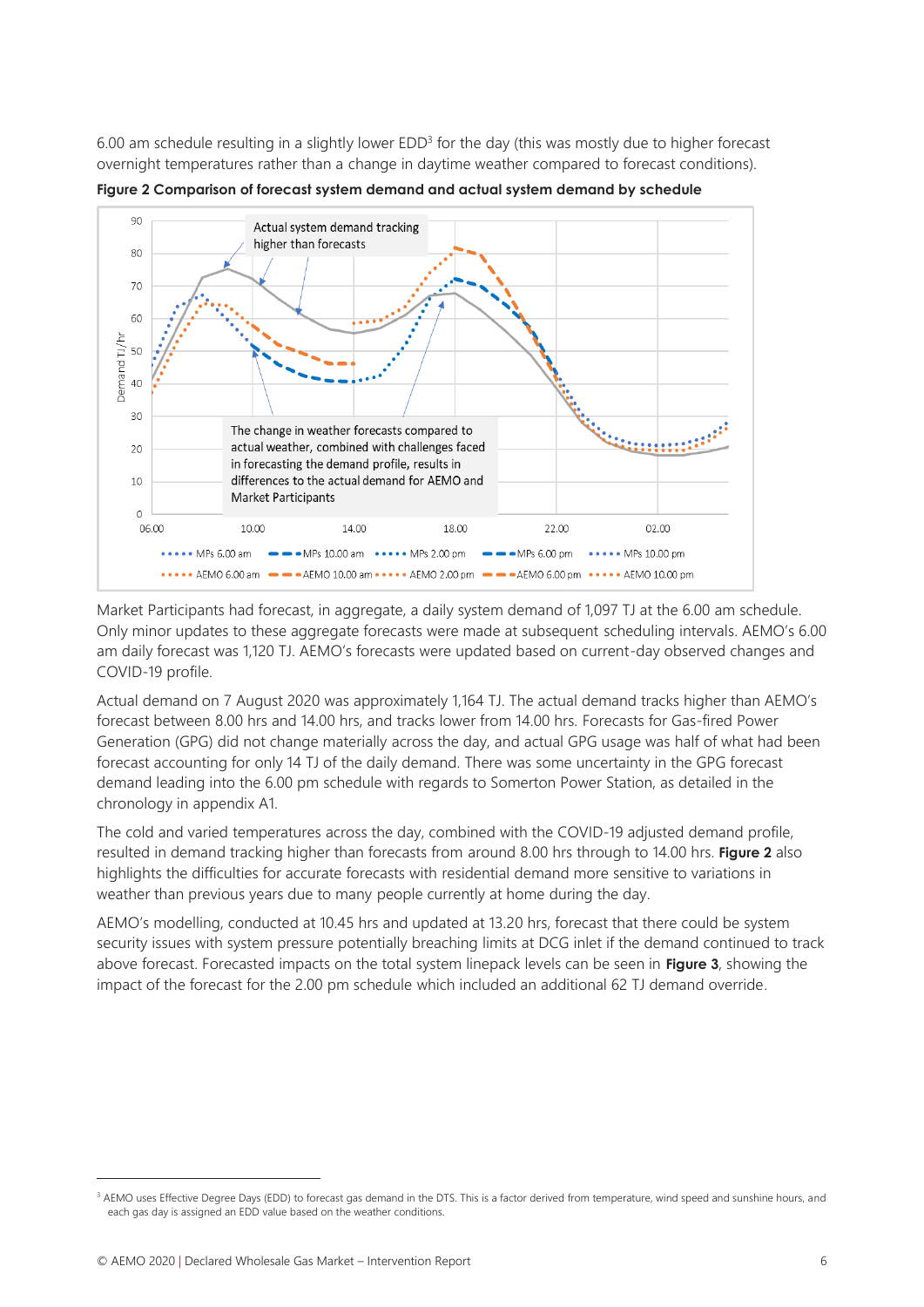<span id="page-6-2"></span>**Figure 3 Total forecast and actual system linepack**



Consequently, AEMO notified the market of a threat to system security at 13.53 hrs. To avoid the potential breach of system pressures at DCG inlet, AEMO intervened and took the following actions at the 2.00 pm schedule:

- applied a demand forecast override of an additional 62 TJ in accordance with the Demand Override Methodology<sup>4</sup>; and
- scheduled 70.7 TJ (including out-of-merit-order of 56.7 TJ) of Dandenong LNG injections.

There was no further change to the scheduled LNG at the 6.00 pm schedule and AEMO notified the market that the threat to system security had ended at 21.30 hrs. Market prices across the day ranged from \$5.83/GJ at the 6.00 am schedule, up to as high as \$6.92/GJ at the 2.00 pm schedule and as low as \$4.50/GJ at the 10.00 pm schedule.

A chronology of events is included in appendix [A1.](#page-10-0)

# <span id="page-6-0"></span>**3. Assessment of event**

This event was triggered due to the actual demand being higher than forecast throughout the day. The decision to issue a notice of a threat to system security was made for the following reasons:

- A significant unforeseen increase in gas demand
- There was the potential for a pressure breach at DCG

### <span id="page-6-1"></span>3.1 Adequacy of Part 19 of the NGR

In respect of this event, AEMO has assessed the application and adequacy of the NGR, with a primary focus on the following provisions:

• NGR 341 Notice of threat to system security

<sup>4</sup> AEMO. Demand Override Methodology. Available at<https://www.aemo.com.au/-/media/files/pdf/demand-override-methodology.pdf>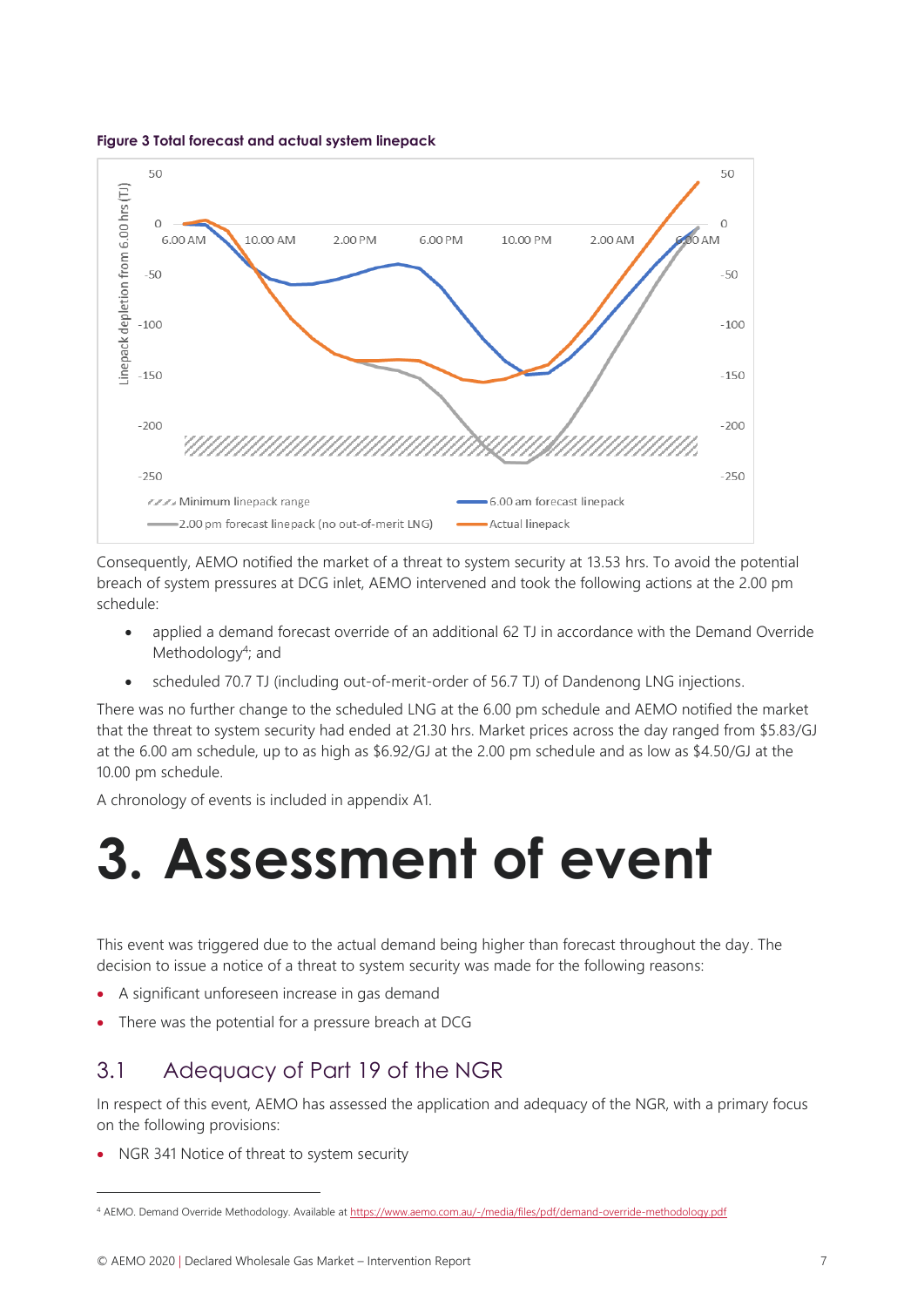- NGR 351 Intervention reports
- NGR 208 and 215 Demand forecasts

#### <span id="page-7-0"></span>3.1.1 Notice of threat to system security

NGR 341 requires that if AEMO believes there is a potential threat to system security, it must notify Registered participants, without delay, the details of that threat to system security.

At 13.53 hrs on 7 August 2020 AEMO notified the market of the threat to system security.

If AEMO reasonably considers that a threat to system security is unlikely to subside without intervention (NGR 343), AEMO must intervene in the market by taking any measures it believes are reasonable and necessary to overcome the threat to system security. The Dandenong LNG facility had been notified earlier in the day that there was a possibility of LNG being scheduled and received the final notification at 13.53 hrs to inject gas in response to the threat to system security.

AEMO notes that NGR 343 specifies some of the options available to AEMO when intervening in the market are:

- Curtailment in accordance with the emergency curtailment list
- Increasing withdrawals
- Requiring gas to be injected which is available but not bid into the market
- Injecting off-specification gas
- Requiring Registered participants to do any reasonable act or thing that AEMO believes necessary in the circumstances.

In this event, the issue of a potential pressure breach at DCG Inlet could be resolved by scheduling out-ofmerit-order (injection bids above the market price) gas from Dandenong LNG<sup>5</sup>.

#### <span id="page-7-1"></span>3.1.2 Intervention Report Timing

NGR 351 places an obligation on AEMO to publish an Intervention Report within 10 business days after the event. AEMO has previously raised this as a concern given the limited time this placed on AEMO to conduct a thorough investigation, given the requirement to assess:

- the adequacy of the Rules;
- the appropriateness of actions taken by AEMO; and
- the costs incurred by AEMO and Registered participants as a consequence of responding to the event or events.

AEMO has reviewed this and AEMO intends to adopt the following approach to reporting on these events, wherever possible:

- Investigate and publish a report based on immediately available data within 10 business days of the relevant event.
- Where not all information necessary to complete the required assessment is available, that report will be flagged as preliminary, with a final report to be published once the additional information is received and analysed.

For the purposes of this report, AEMO believes it has all necessary information and does not intend to publish a subsequent report.

<sup>5</sup> The bids at Dandenong LNG are scheduled in merit order, however, they are not in merit order when considering the market-wide bids, i.e. they are constrained on.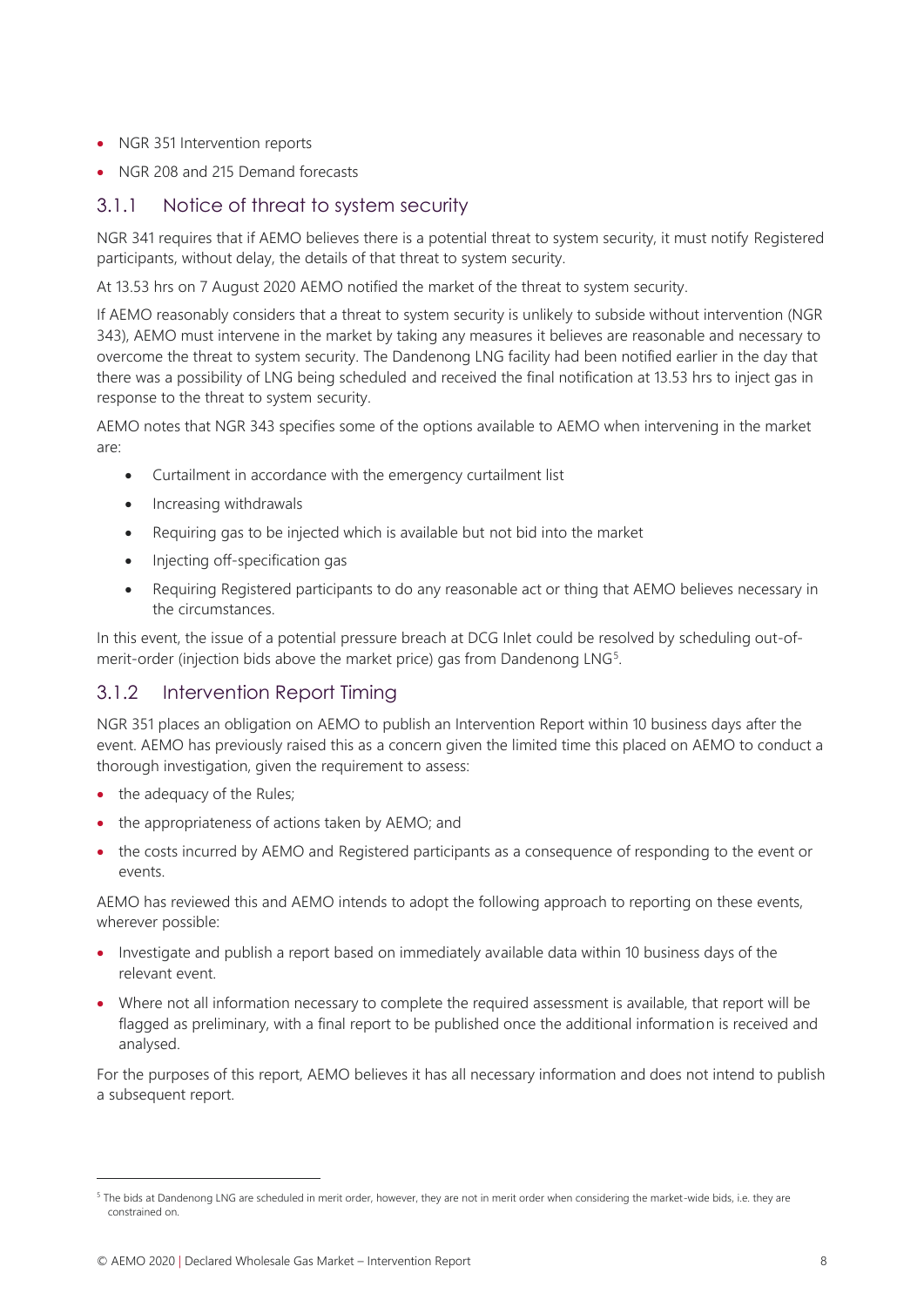#### <span id="page-8-0"></span>3.1.3 Demand Forecasts from Market Participants

On 7 August 2020 AEMO made consecutive demand overrides of 6 TJ, 36 TJ, 62 TJ and 19 TJ for the first four schedules. These actions assisted in alleviating the threat to system security.

NGR 208 requires Market Participants to submit demand forecasts for the amount of gas that they expect to withdraw in each hour of the gas day, updated for each schedule. For the purposes of producing operating schedules, as per NGR 215, AEMO must use these demand forecasts. The exception is when AEMO makes a demand forecast override. A demand forecast override is an adjustment made by AEMO, in accordance with the gas scheduling procedures, for the purpose of ensuring system security in the preparation of operating schedules.

AEMO notes that there were high levels of differences between actual and forecast demand for both AEMO and Market Participants on 7 August 2020 gas day. AEMO has been updating demand forecasts and profiling on an ongoing basis in response to the changing circumstances both for COVID-19 impacts and weather. Based on the differences between demand forecasts submitted by Market Participants for each scheduling interval, it is not clear that Market Participants have been adjusting their demand forecasts to account for these changes in forecast profiles.

### <span id="page-8-1"></span>3.2 Appropriateness of actions taken by AEMO

AEMO's objectives during this event were to:

- Operate in accordance with the NGR and the Wholesale Market Procedures;
- Limit the risk of involuntary curtailment to customers including Gas-fired Power Generation;
- Alleviate the threat to system security and return the DTS to normal operating conditions.

NGR 206 requires that AEMO schedule injections into and withdrawals from the DTS in accordance with bids and must:

- Comply with the gas scheduling procedures; and
- Use its reasonable endeavours to operate within the system security procedures.

AEMO's modelling indicated a potential breach of pressures at DCG could occur after the 6.00 pm scheduling interval due to higher demands that had occurred throughout the day. In this event, AEMO took all reasonable steps to assess the forecasts and notified the market accordingly. AEMO continues to monitor the changing demand profile and make corresponding adjustments to its forecasts.

# <span id="page-8-2"></span>**4. Costs of intervention**

In response to the notice of a threat to system security issued for gas day 7 August 2020, AEMO scheduled 70.7 TJ (including out-of-merit-order of 56.7 TJ) of Dandenong LNG injections at the 2.00 pm schedule. This was consistent with the approach outlined in the market notice issued to Market Participants.

The market impact resulting from the out-of-merit-order gas was in the form of additional ancillary payments, and corresponding uplift payments, of \$148,355.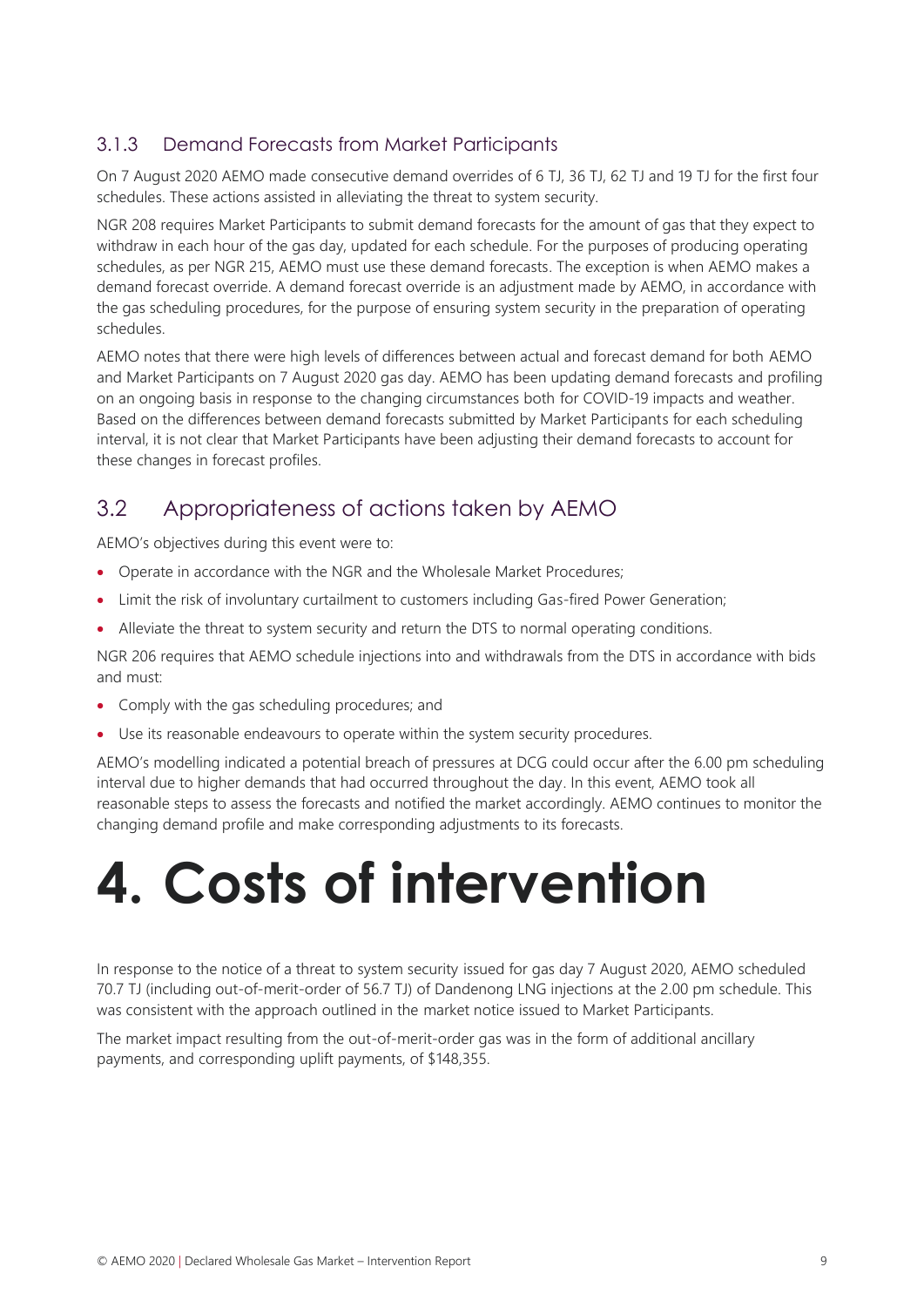# <span id="page-9-0"></span>**5. Conclusion**

AEMO issued a notice of threat to system security in the Victorian Declared Wholesale Gas Market for gas day 7 August 2020. AEMO scheduled 70.7 TJ (including out-of-merit-order of 56.7 TJ) of LNG injections at the 2.00 pm schedule as a result of higher than forecast demand. The constrained-on LNG resulted in \$148,355 of additional ancillary and uplift payments.

AEMO has assessed the application and adequacy of associated NGR provisions and finds that these provisions were applied correctly.

AEMO continues to monitor the changing demand profile and adjusting its forecasts however, as discussed above and in the previous Intervention Report for 4 August 2020, it is not clear that Market Participants are also adjusting their demand forecasts to account for these challenging times. AEMO plans to raise this at the upcoming Gas Wholesale Consultative Forum.

Please direct any feedback or questions regarding this report to [GasMarket.Monitoring@aemo.com.au.](mailto:GasMarket.Monitoring@aemo.com.au)